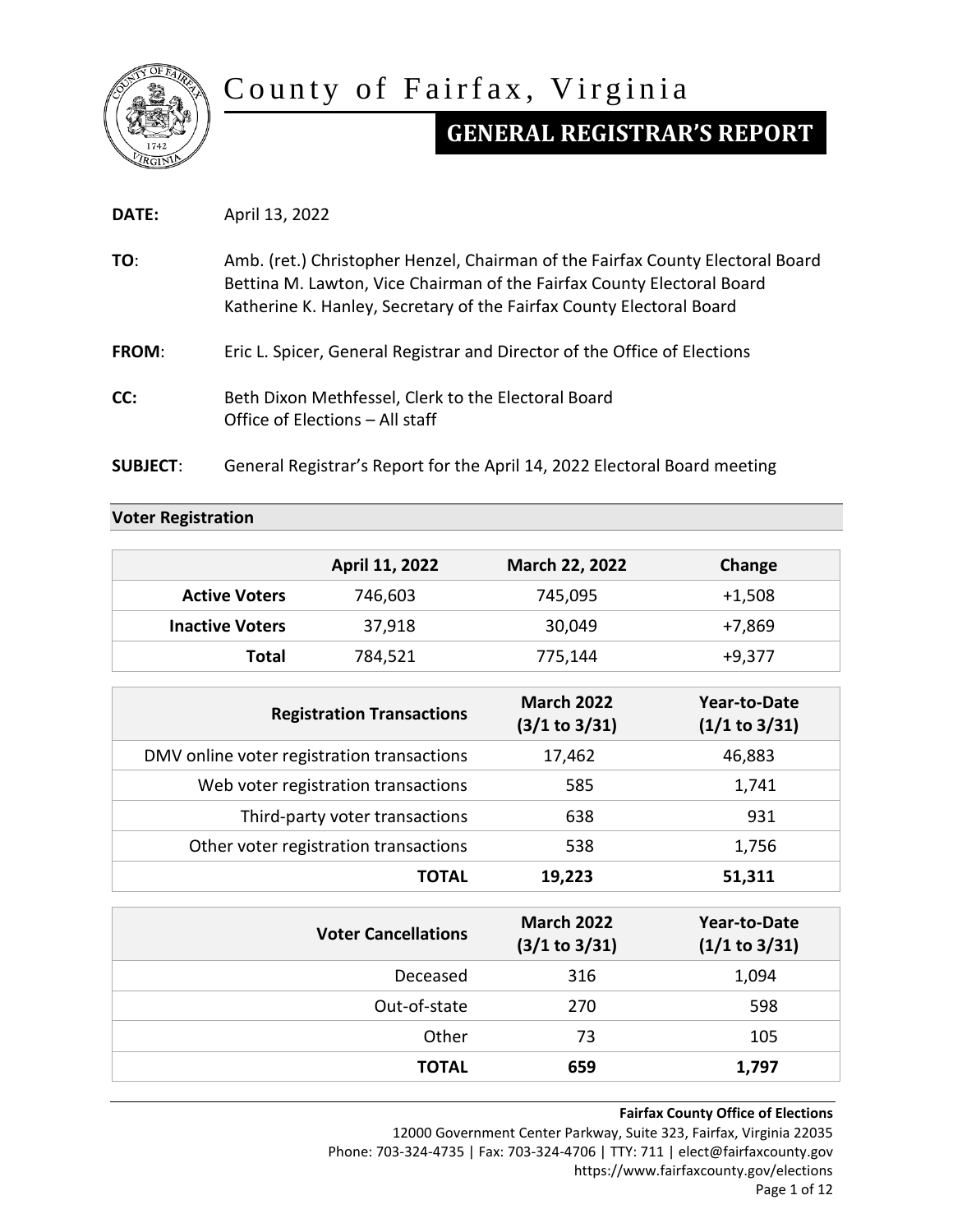## **Redistricting**

## **Certificate of No Objection from the Office of the Attorney General**

On April 12, we received the Certification of No Objection from the Office of the Attorney General for our redistricting changes.

## **Updating Precincts and Street Segments in VERIS**

Our dedicated staff have been working diligently on implementing new precinct information in VERIS for many weeks. We created 27 new precincts, eliminated 10 precincts, adjusted boundaries for 87 precincts, and moved more than 16,000 street segments from existing precincts to new or modified precincts. In total, this work required approximately 2,500 staff hours to complete.

On March 9, ELECT told all localities to stop making redistricting updates in VERIS until further notice. On March 22, we received the green light from ELECT to resume work and quickly began updating VERIS again. Our given deadline was March 31 by 6:00 p.m. and we met this deadline.

We were scheduled to have ELECT process our updates on the weekend of April 2-3. However, ELECT indicated that they had to delay our updates due to scheduling issues. We were then scheduled to have our updates processed during the weekend of April 9-10. Again, our updates were not accomplished as scheduled and ELECT indicated that the delay was caused by issues with the processing of updates for Norfolk, which took much longer than expected well into the weekend of April 9-10.

My staff and I have been in daily contact with ELECT trying to move things forward and we have continually stressed the importance of finishing the updates well before the start of absentee voting on May 6. After many delays, ELECT finally began processing our updates on the evening of Tuesday, April 12. Since they were processing our updates in blocks, we asked them to do this by magisterial district. They completed the Dranesville district on Tuesday night, which took approximately 9 hours. ELECT staff estimate that it will take approximately 80 hours to complete our updates. ELECT staff have advised me that they will finish processing our updates before starting on any other jurisdiction.

# **Redistricting Notice for Voters**

Once VERIS has been updated with the redistricting changes, we will mail a notice to all voters with information about redistricting and providing their updated district and precincts. The notice is with the printer, so we can move quickly once we are able to provide the updated voter data.

# **Insert with County Tax Mailing on "Advantages of Voting by Mail"**

I learned on Monday, April 11, that the Office of Elections included an insert on "Advantages of Voting by Mail" in the county's tax mailing that was sent to Fairfax County residents recently. I believe it is more appropriate to notify voters of all methods of voting instead of suggesting only one method.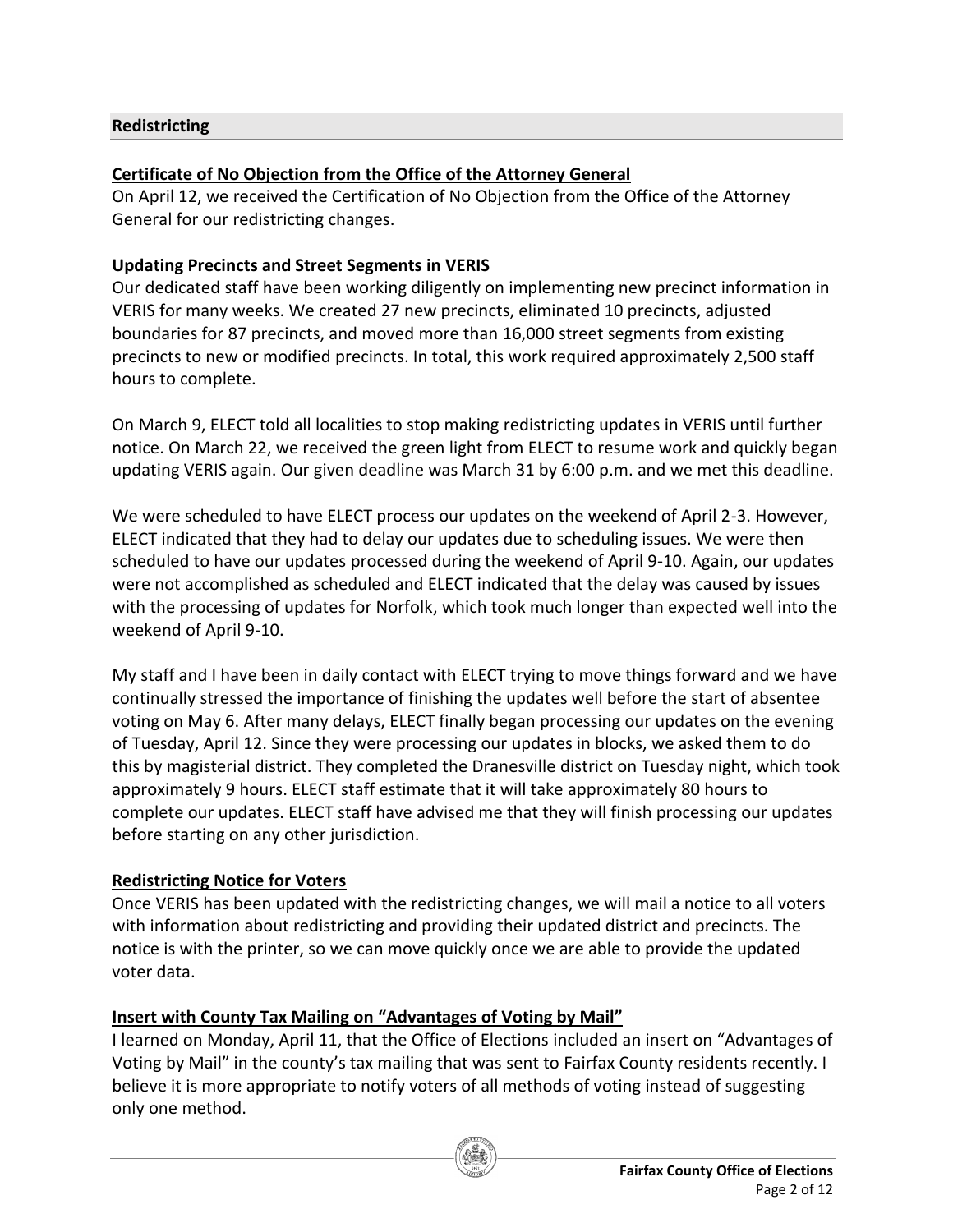#### **June 2022 Democratic Primary**

## **Precincts for June 2022 Democratic Primary**

The 8<sup>th</sup> Congressional District is the only district with at least two qualified candidates for a Democratic Primary. We will hold only a Democratic primary in the 82 voting precincts that are now in the 8<sup>th</sup> Congressional District.

#### **Absentee Applications for June 2022 Democratic Primary**

As of April 11, we have received 50,660 absentee ballot applications for the June 2022 Democratic Primary, including 49,950 permanent applications, 710 overseas applications, and 130 one-time applications.

Of these totals, 10,656 absentee applications were from voters in the  $8<sup>th</sup>$  Congressional District.

## **Congressional District Ballot for June 2022 Democratic Primary**

Although we are confident that our precinct changes associated with the redistricting effort will be processed in VERIS before the start of absentee voting on May 6, we will move forward with extreme caution. We plan to print all ballots by Congressional district so we may begin absentee voting on time, even if there are further delays associated with ELECT's work on the redistricting effort. We will print one ballot style, for the 8th Congressional district, and ensure each voter lives in this congressional district before issuing them this ballot.

#### **Office Personnel & Space**

## **Deputy Registrar**

I have appointed Cheryl Jones as Deputy Registrar, at a Management Analyst III level, effective April 11. Cheryl has been with our office for 10 years, including capably serving as our Assistant Registrar for Absentee Voting for the last 5 years. In her new capacity, Cheryl will serve as my backup, be our liaison with ELECT, and oversee voter services, absentee mail voting, and outreach.

## **Other Positions & Office Re-organization**

My next priority is to hire an Election Operations Manager, at a Management Analyst II level, to manage all in-person voting operations before and on election day. I will also hire and re-align four appointed positions. I am continuing to work on an office re-organization that will more closely align similar teams and functions. Input from office staff has been valuable and will help me develop a final plan.

## **Work-from-Home**

In accordance with the work-from-home policy established in early February (2 days per week maximum), office staff will stop working from home on April 22 (60 days before election day). Office staff may resume work-from-home after election day, once the election is certified and all critical work is complete.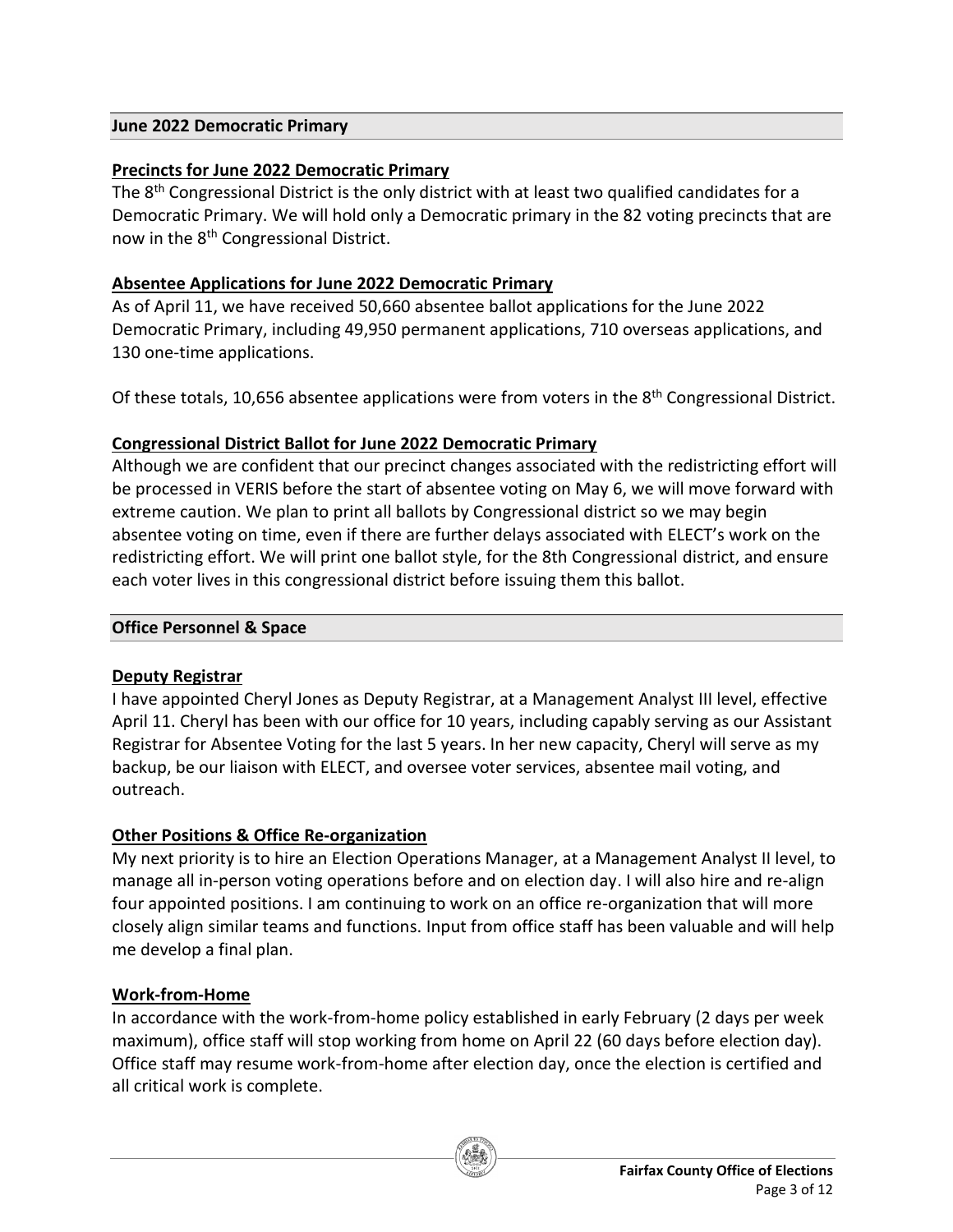## **Work-from-Home (Continued)**

To maintain the highest standards of security, I have decided VERIS will only be accessed from our office and we will not pursue work-from-home for any staff or functions associated with VERIS. Even IT staff, who need to update VERIS at 6:00 a.m. each day during the 45 days of early voting, will only do so from our office.

## **New Space in Suite 251**

As the Health Department is still providing COVID vaccines, all available meeting rooms in the building continue to be occupied. County officials have located and provided us with additional space in Suite 251 to conduct absentee ballot operations before and on Election Day. We have significant concerns about the space in Suite 251, most notably the lack of secure storage space that we need for absentee mail and ballots. We will continue working with the county to secure space that more adequately meets our needs.

#### **Budget**

I am carefully reviewing and monitoring our projected expenditures through the end of the fiscal year (June 30). It is my desire to minimize expenditures where possible without in any way compromising the integrity or efficiency of the election process, and to utilize the savings to fund essential programs and initiatives such as a ballot-on-demand solution at satellite voting locations (if the pilot is successful in June).

#### **FOIA**

## **VFOIA Requests**

From March 24 to April 11, we received 4 VFOIA requests, sent 3 responses, and are in the process of responding to the remaining request. Copies of the requests and responses have been shared with each Board member.

## **NVRA Request**

We received and responded to a request made under the National Voter Registration Act.

## **IT, Voting Equipment, Ballots & Warehouse**

#### **New Poll Pads**

We ordered 1,000 new Poll Pads for the June primary to replace our current devices. We received 483 units on April 5 and will receive the remainder by the end of the month. We plan to order about 200 additional devices for use in future elections, for a total of 1,200 new devices.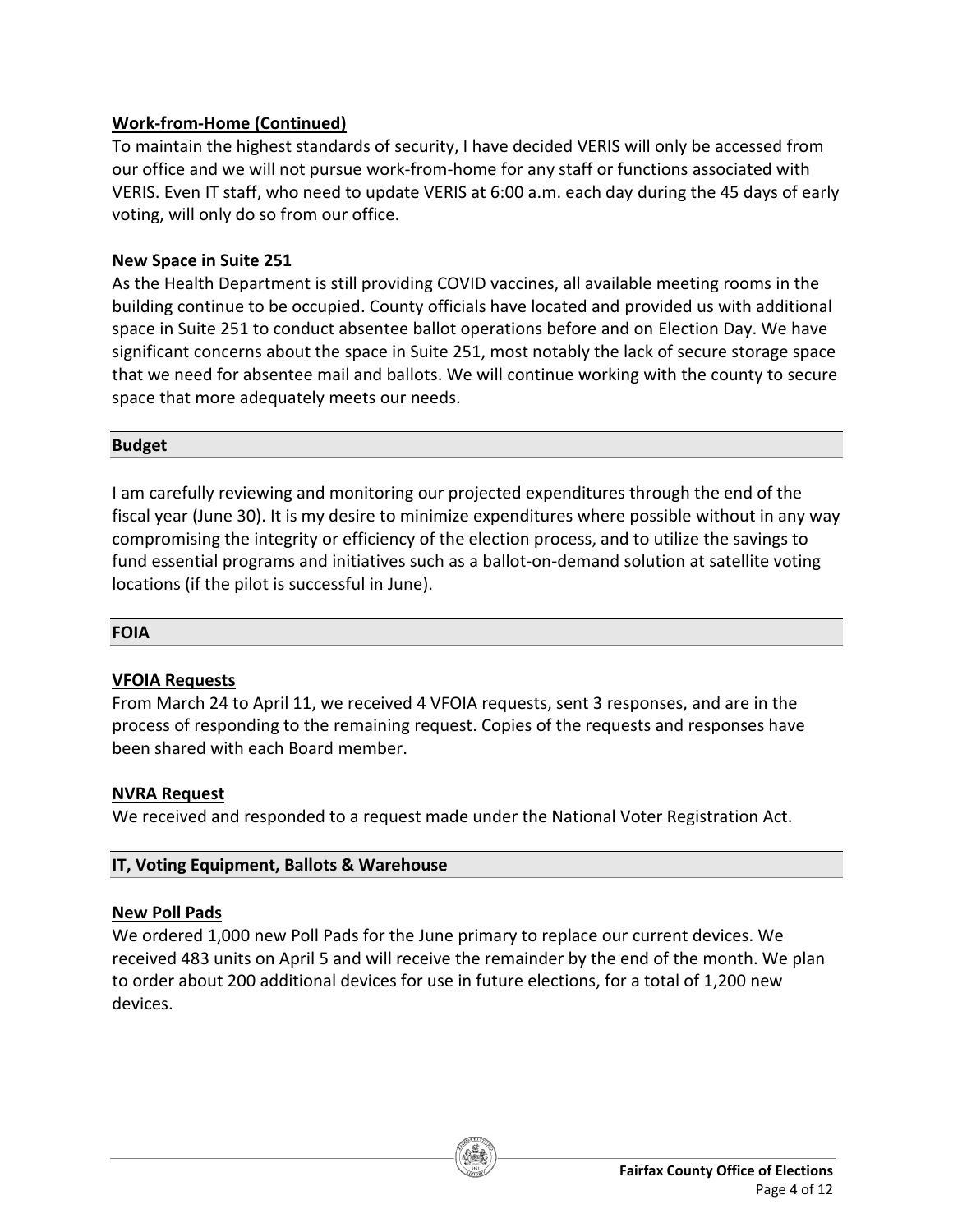# **New Poll Pads (Continued)**

The new Poll Pads each have an individual case with all required supplies, making transport less cumbersome and obviating the need for a separate gray accessory bin for each precinct. The new devices have a built-in cellular data connection, eliminating the need for separate mobile hotspot ("MiFi") devices.

Our older Poll Pads have been reset to wipe out our data and sent back to our Springfield warehouse. They will be given to the Department of Procurement and Material Management as part of the county's surplus inventory.

## **Ballot Printing and Mailing**

For many years prior to the November 2021 General Election, the Fairfax County Office of Elections sourced our precinct and in-person absentee satellite ballots from Printelect, the approved vendor for our voting equipment, located in New Bern, North Carolina. For the November 2021 General Election, we moved our ballot mailing operations to K&H Integrated Print Solutions, located in Everett, Washington, as new laws permitted the use of a third-party ballot mailer. At the same time, we moved all ballot printing services for precincts and inperson absentee satellites to K&H. The ballot mailing operation was very successful, and it resulted in a significant reduction in the space and staffing that was previously required for this operation.

While the quality of the ballot printing through K&H for precinct and satellite ballots met our expectations, we found that it took much longer to receive precinct and satellite ballots from K&H because they are located on the West coast and needed to be transported across the country. In contrast, Printelect often delivered ballots by truck to our office and secure warehouse the day after they were printed. The increased distance also resulted in a significant increase in freight/shipping costs.

Given this, I plan to use Printelect to print our precinct and satellite ballots. We will continue to use K&H for the third-party ballot mailing program.

## **Morrissette Warehouse**

For the June election, voting equipment will be deployed from the current Logistics Center in Springfield, VA, but returned to the new Morrissette warehouse in Burke, VA. This will enable us to transition to this new warehouse space more quickly.

## **Logic and Accuracy Testing for June 2022 Democratic Primary Election**

The following is the Logic and Accuracy Testing schedule for the upcoming election:

- **L&A for DS850:** Tuesday April 26, 2022, 9:00 a.m. at the Fairfax County Government Center
- **L&A for voting machines to be used at early voting satellites:** Thursday April 28-29, 2022, 9:00 a.m. at the Springfield Logistics Center
- **L&A for voting machines to be used at precincts on election day:** Tuesday May 10, 2022, 9:00 a.m. at the Springfield Logistics Center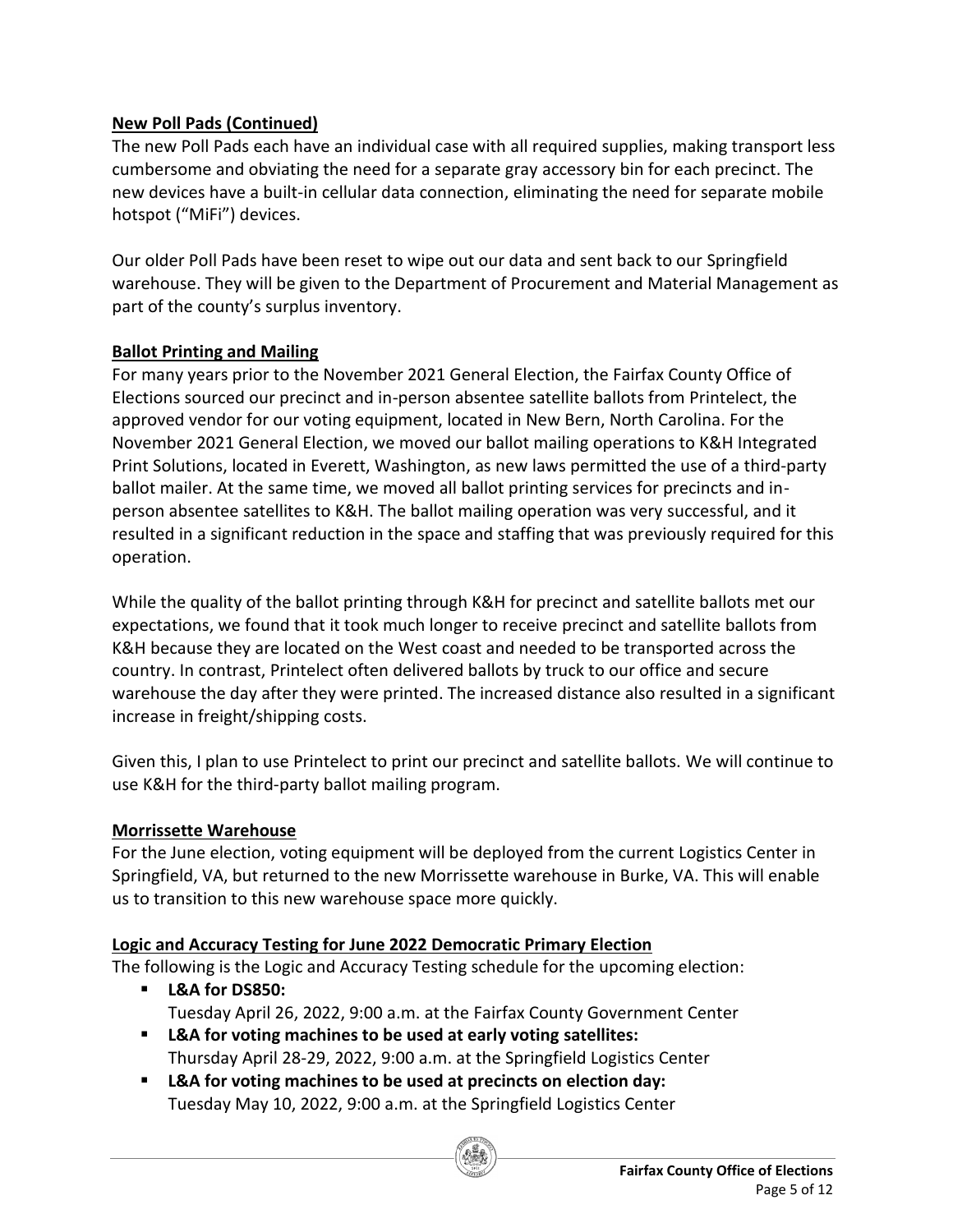#### **Absentee Voting by Mail**

## **Absentee Application Approval Process**

Section 24.2-706 of the Code of Virginia requires General Registrars to review absentee ballot applications for omissions that preclude determining whether the applicant is qualified to vote absentee. The voter is not required to provide their full Social Security number, but applications must contain the last four digits of the Social Security number under Virginia Code § 24.2-701(C), and as noted on the absentee ballot application form. The General Registrar is required to determine if an error or omission on the application is material in determining the applicant's qualification to vote absentee.

After carefully considering this matter, I have determined that the absence of the last four digits of the Social Security number prevents my staff and me from determining the applicant's qualification to vote absentee. I do not take this matter lightly and I want to give every voter the opportunity to provide any information that is missing on their absentee ballot application. In past elections, our practice has been to send letters to individuals with missing information on their absentee ballot application including missing name, address, signature, and the last four digits of the Social Security number. Voters with missing information on their absentee ballot application were asked to submit a new application. This met the statutory requirements, but it resulted in many incomplete absentee ballot applications. In addition, voters who did not submit a new application did not receive an absentee ballot.

Effective immediately, I have instructed my staff to implement a process to obtain the missing information that is consistent with the process that we use to collect missing information when absentee ballots are returned to our office. If an email address is available, we will send an email to the voter just as we do with the process for absentee ballots. In addition, we will not require the voter to submit a new absentee application unless they choose to do so. Voters will be permitted to provide all missing information except for a missing signature by phone, email, or fax.

## **Mailing for Party Preference for June Primary**

On April 13 we sent a postcard to voters who requested an absentee ballot without identifying the type of ballot they wished to receive on their application. The purpose of this mailing is to determine if any of these individuals wish to receive a ballot for the Democratic Primary.

## **Hand Count Process**

Absentee ballots that cannot be scanned on our voting machines, such as those returned by mail with extraneous marks or submitted by overseas email voters, must be hand-counted. We have asked ELECT to authorize a pilot of a duplication process, in place of hand-counting those ballots, because this would be more accurate and enable us to produce all results electronically.

If a ballot duplication pilot is not approved by ELECT, we will take all necessary measures to improve the hand count process.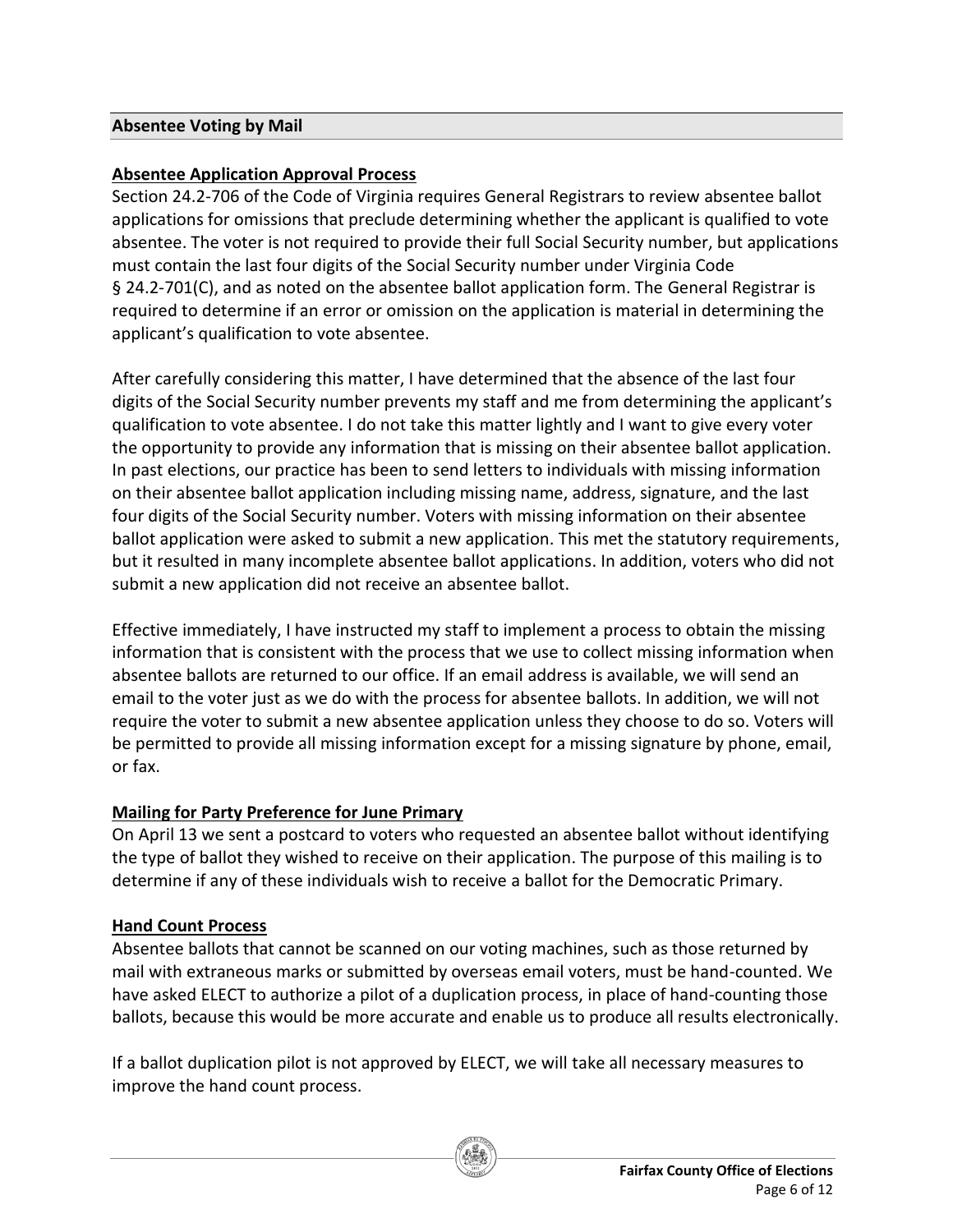#### **Early Voting Satellites**

#### **Locations and Times**

We have developed a plan for 6 early voting locations, one in each magisterial district in the 8<sup>th</sup> Congressional District. Each location will be staffed by approximately eight people each day, including the supervisor and assistant supervisor. We will continue using Poll Pads to check in voters and will offer each voter a paper ballot as the primary means of voting. ExpressVote ballot marking devices will be set up for any voters who choose to use it instead.

One site, in rooms 2/3 of the Fairfax County Government Center, will open 45 days before election day on Friday, May 6. It will be open 8:00 AM to 4:30 PM on all weekdays (excluding Memorial Day) and 9:00 a.m. to 5:00 p.m. on the last two Saturdays before election day (June 11 and June 18).

Five additional satellites will open 10 days before election day on Saturday, June 11. They will be open 1:00 p.m. to 7:00 p.m. on weekdays and 9:00 a.m. to 5:00 p.m. on two Saturdays (June 11 and June 18). The last day to vote early in person is Saturday, June 18.

Early voting locations:

- Fairfax County Government Center (open 45 days before election day)
- Franconia Governmental Center (open 10 days before election day)
- Mason Governmental Center (open 10 days before election day)
- McLean Governmental Center (open 10 days before election day)
- Mount Vernon Governmental Center (open 10 days before election day)
- Thomas Jefferson Library (open 10 days before election day)

## **Assistant Registrars**

As in past elections, we need the Electoral Board to approve 15 individuals to serve as assistant registrars for the early voting period of May 6 to June 18. This includes 6 satellite supervisors, 6 assistant supervisors, 2 rovers, and the early voting assistant coordinator.

## **Ballot-on-Demand Pilot**

After receiving presentations from multiple vendors for ballot-on-demand solutions, we have chosen to do a limited pilot using equipment from KNOWiNK at up to three early voting locations. The vendor has provided us three ballot-on-demand printers and associated equipment, at no cost, and will be assisting in setup and training for their solution. From this pilot, we will gather data to determine if we want to use a ballot-on-demand solution at all early voting sites in November. Given new legislation, we will be required to provide a unique ballot style for each precinct in November, for an expected total of 264 total ballot styles. This will be difficult and expensive without a ballot-on-demand solution.

We will keep track of ballot paper used for the ballot-on-demand solution, in much the same manner that we keep track of pre-printed ballots.

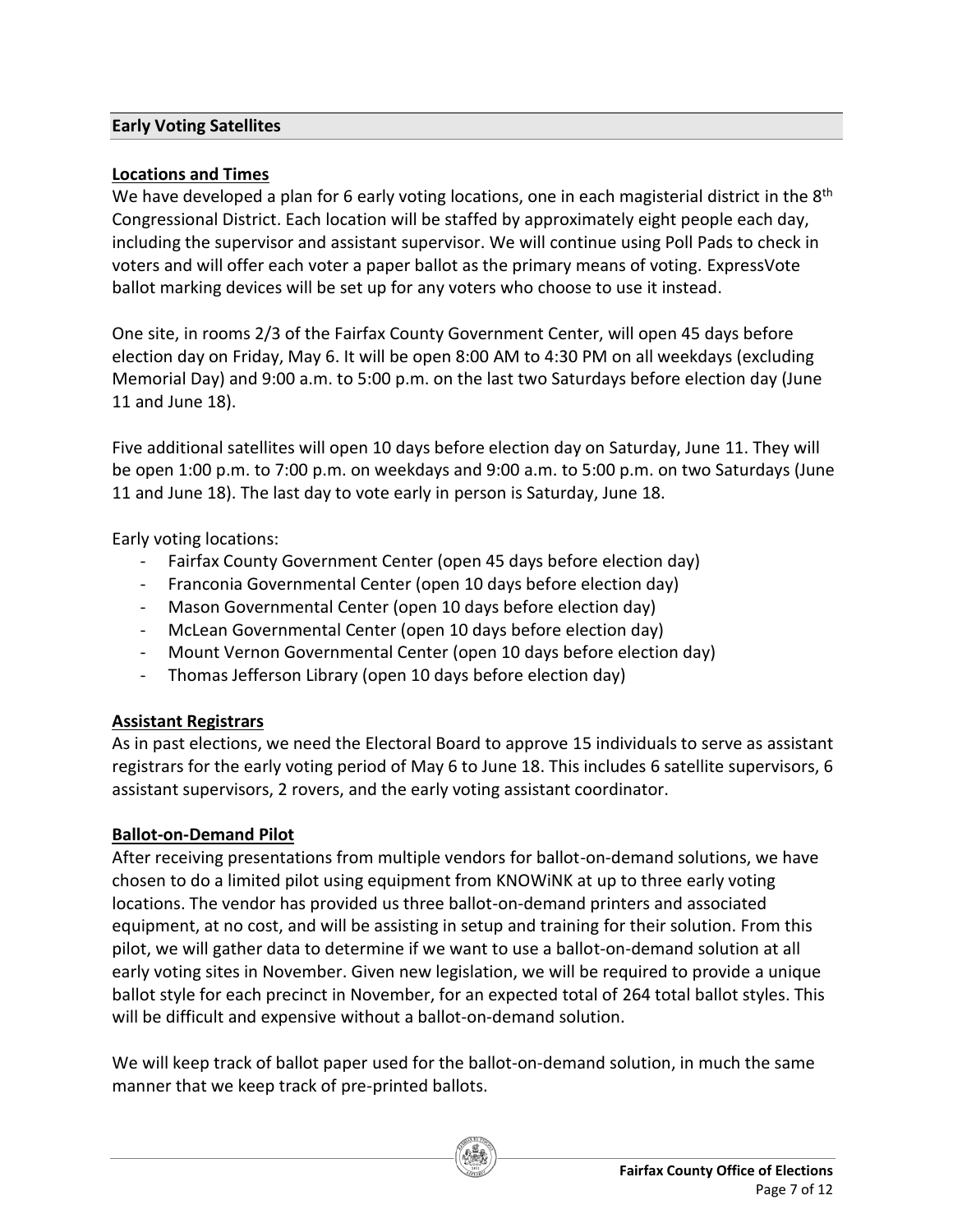# **Method of Voting at In-Person Absentee Satellites**

In the November 2021 General Election, we encouraged voters to use ExpressVote ballot marking devices at the satellites. We took this approach to minimize the logistical challenges associated with providing 247 different pre-printed ballot styles for each satellite (increasing to 264 ballot styles with redistricting this year). While we were able to effectively use the ExpressVote machines, some voters were confused by this process because paper ballots are our primary method of voting. Going forward, I expect that a ballot-on-demand solution will enable us to provide paper ballots as our primary method of voting at the satellites. At the same time, ExpressVote ballot marking devices will be available for voters who choose to vote in that manner.

# **Improved Signage for Absentee Ballot Drop Box at the Fairfax County Government Center**

Some voters have been confused about where they should insert their absentee ballot in the large drop box located in front of the Fairfax County Government Center. We will provide improved signage on this drop box to minimize confusion.

# **Processing of Satellite Voting Machines and Results Tapes**

The voting machines used at the in-person absentee satellites will be set up to print results tapes. The machines will be closed and secured when in-person absentee voting ends on the Saturday before the election. On Election Day, the results will be tabulated and results tapes will be printed in the Central Absentee Precinct. As required by state law, the results will not be disseminated until 7:00 p.m.

# **Statement of Results and Printed Return Sheet**

We will prepare a Statement of Results for each satellite and canvass it the day after the election with all Election Day precinct SORs. We will attach an opening zero report and a results tape to the SOR for each satellite. We will combine the results from the satellites and report the combined totals just after 7:00 p.m. on Election Night.

# **Follow-up: Issues with Election Media (Thumb Drives) in November 2021 General Election**

I have determined that the issues with election media at five satellite voting locations were caused by the improper removal of the media from the voting machines. In past elections, the election media was secured in the satellite voting machines until Election Night. This procedure was changed during the November 2021 General Election and the election media was removed from the voting machines and secured until the results were uploaded to the Election Results Management (ERM) system.

In the June 2022 Democratic Primary Election and future elections, we will keep the election media in all voting equipment until the results tapes are produced. At that time, the election media will be removed and uploaded in the ERM system.

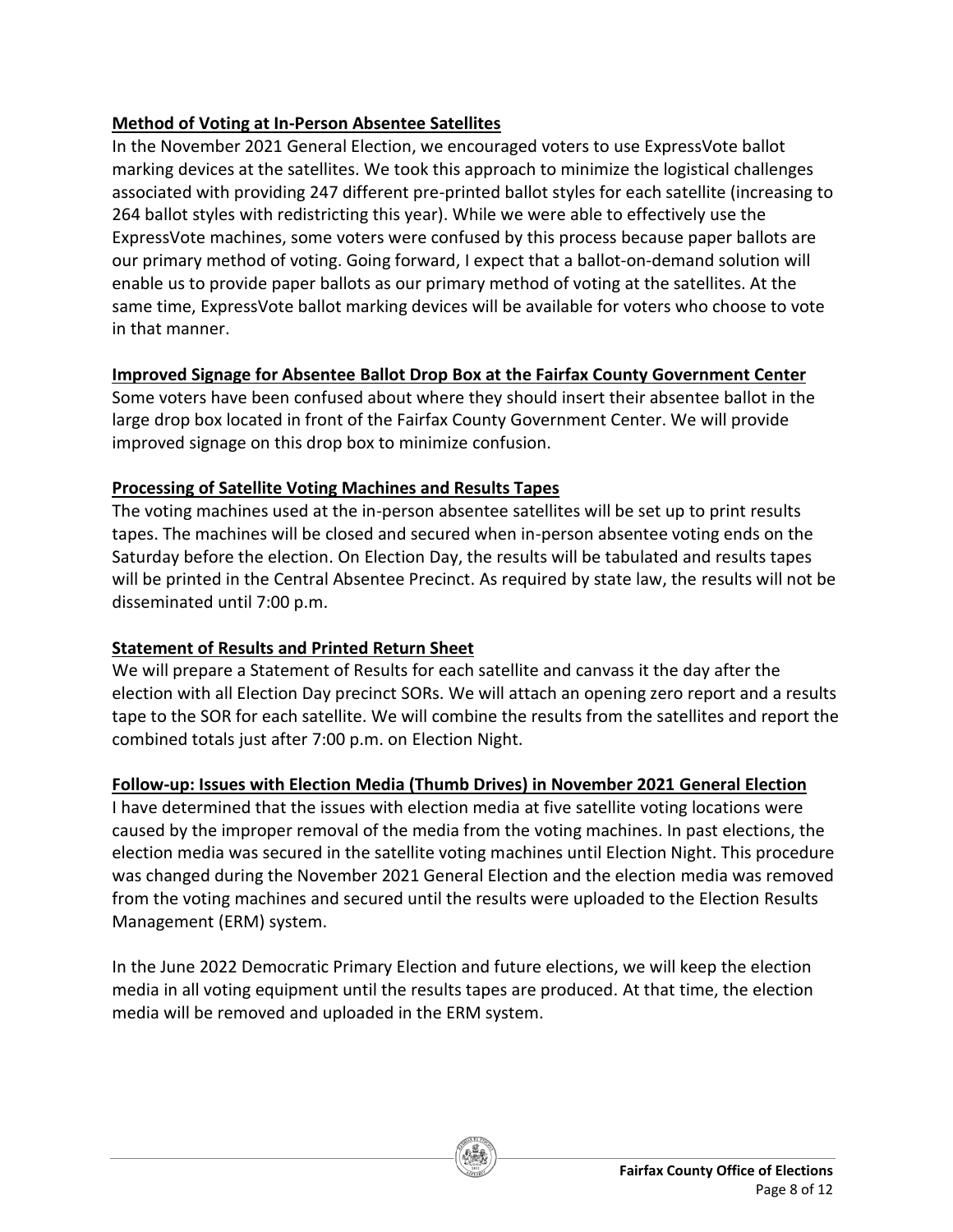#### **Election Day Plan**

#### **Resource Allocation Plan**

For each election, we develop a resource allocation plan and order ballots based on comparable elections. In 2018, the Democratic Congressional primary was held in only a limited number of precincts. In 2021, the Democratic primary was held countywide and had an average in-person turnout of 8.6%, with the highest precinct having 22.2% turnout.

For this election, each precinct will receive a minimum of ballots for 25% of registered voters, with some precincts receiving additional ballots. We will also order ballot paper for the balloton-demand pilot and sufficient pre-printed ballots for use at satellites. Leftover satellite ballots will be used as a backup supply for election day.

Each precinct will receive 3 to 5 Poll Pads, 2 ExpressVote ballot marking devices, and 2 DS200 scanners.

As in the primary election one year ago, all precincts will be assigned 5 to 7 election officers.

#### **Election Officers**

#### **Half-Day Election Officers**

Given questions at the previous Electoral Board meeting, I want to provide clarification regarding half-day election officer assignments. Our policy on half-day officers has been unchanged for many years: we assign half-day officers if there are not enough full-day officers.

In some past years, we have not had enough full-day officers and have therefore assigned halfday officers in some precincts. Beginning in 2018, we made significant efforts to improve our election officer recruiting and retention processes; as a result, we have seen an increase in fullday officers each year and are now fortunate to have enough full-day officers to serve in most precincts.

#### **Election Officer Assignments**

Our election officer assignment process is the same as it was for the November 2021 election, which was very successful. All officers who have completed an oath for the current term are considered for assignment, unless they indicate they are unavailable. This allows us to consider our best and most regular officers for assignment at the beginning of our assignment process, even if they do not immediately respond to an availability notice. Of course, all assigned officers will still be expected to accept and confirm their assignment before Election Day; if an assigned election officer does not accept their assignment or complete all required training in a timely manner, they will be replaced with another officer.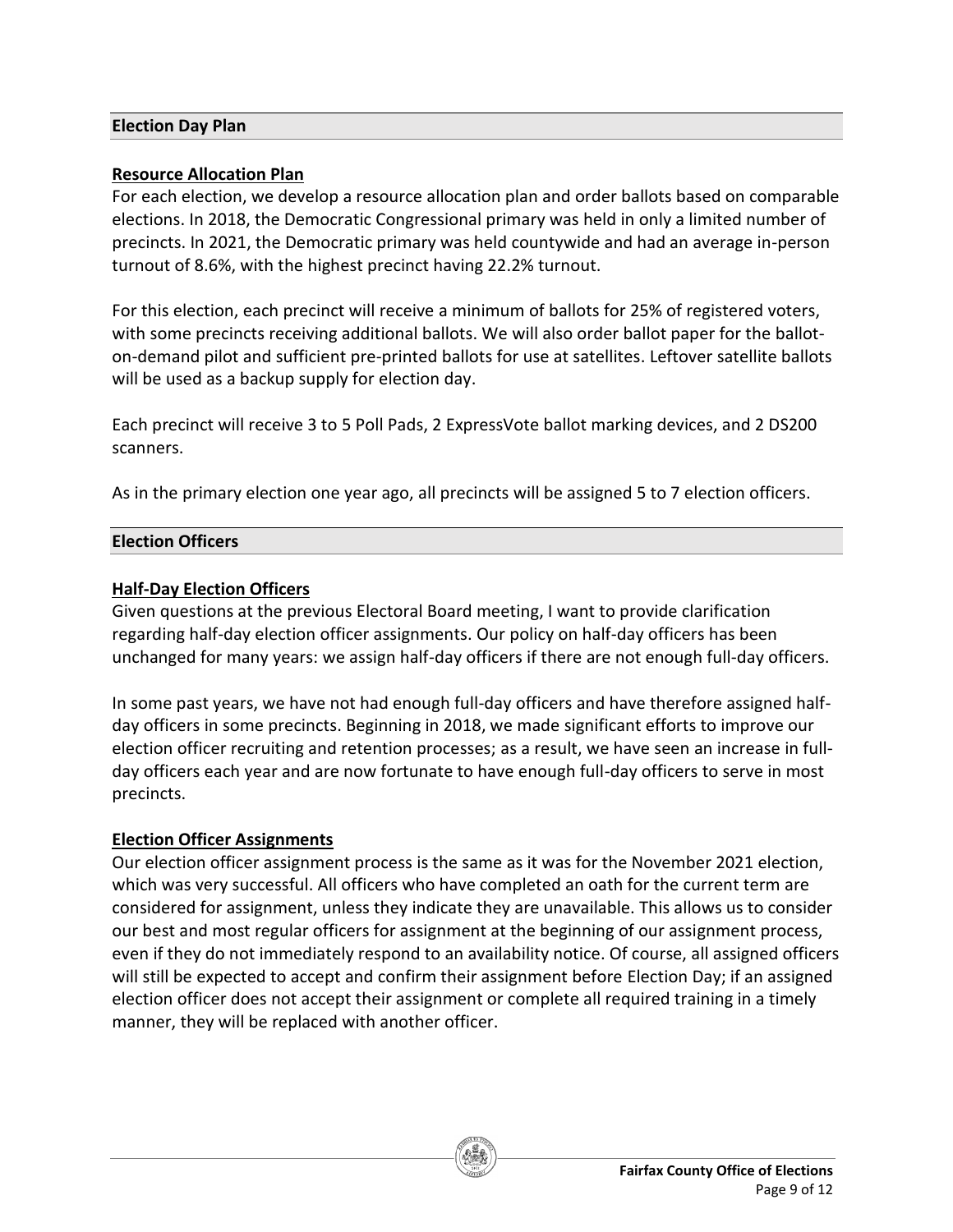# **Election Officer Assignments (Continued)**

We sent an availability email to all election officers on March 12 and asked officers to let us know if they are not available for any reason. We later sent a follow-up email to all officers who did not respond to confirm that we are considering them for assignment, unless they indicate otherwise. We have also scheduled and processed many new election officers, who will be considered for assignment this election.

As of Friday, April 8, we have assigned all Chiefs, Assistant Chiefs, and Language Officers and are now in the process of confirming these assignments. All Chiefs and Assistant Chiefs represent the Democratic Party. We are also currently assigning all regular officers and expect to begin sending assignment notifications in late April.

## **Election Officer Training**

We have prepared a robust training plan for this election that builds on our best practices and lessons learned over the last two years.

In addition to completing a standard online training class, all first-time officers are now required to come in person to complete a series of exercises on voting equipment, to demonstrate understanding and mastery of their use, before being eligible to serve.

- Election Officer Basics: All election officers must complete this training and pass a quiz before being eligible to serve. This training is currently available online and officers may complete it at any time.
- Chief and Assistant Chief Basics: All officers assigned to serve as a Chief or Assistant Chief must complete this training and pass a quiz before being eligible to serve in these positions. This training is currently available online and officers may complete it at any time.
- Equipment Practice Sessions: We will offer open house sessions in May for officers to have hands-on practice time with the voting equipment. These sessions will be open to any officer but mandatory for first-time officers, who will need to complete a series of exercises to demonstrate understanding and mastery of voting equipment use before their first election.
- Chiefs Briefing: All officers assigned to serve as a Chief or Assistant Chief must also watch a pre-election briefing, which will cover election-specific changes, last-minute updates, and important reminders. As usual, this briefing will be available approximately one week before election day.
- Zoom Q&A sessions: In addition to all other training, we will offer two Zoom Q&A sessions in June – one for all election officers, to ask any questions they may have, and another specifically for Chiefs and Assistant Chiefs, to ask more specific questions after they have watched the Chiefs Briefing. We will solicit questions ahead of time, answer the most frequently asked questions at the beginning of the Zoom Q&A sessions, and then answer any questions received live during the Zoom session.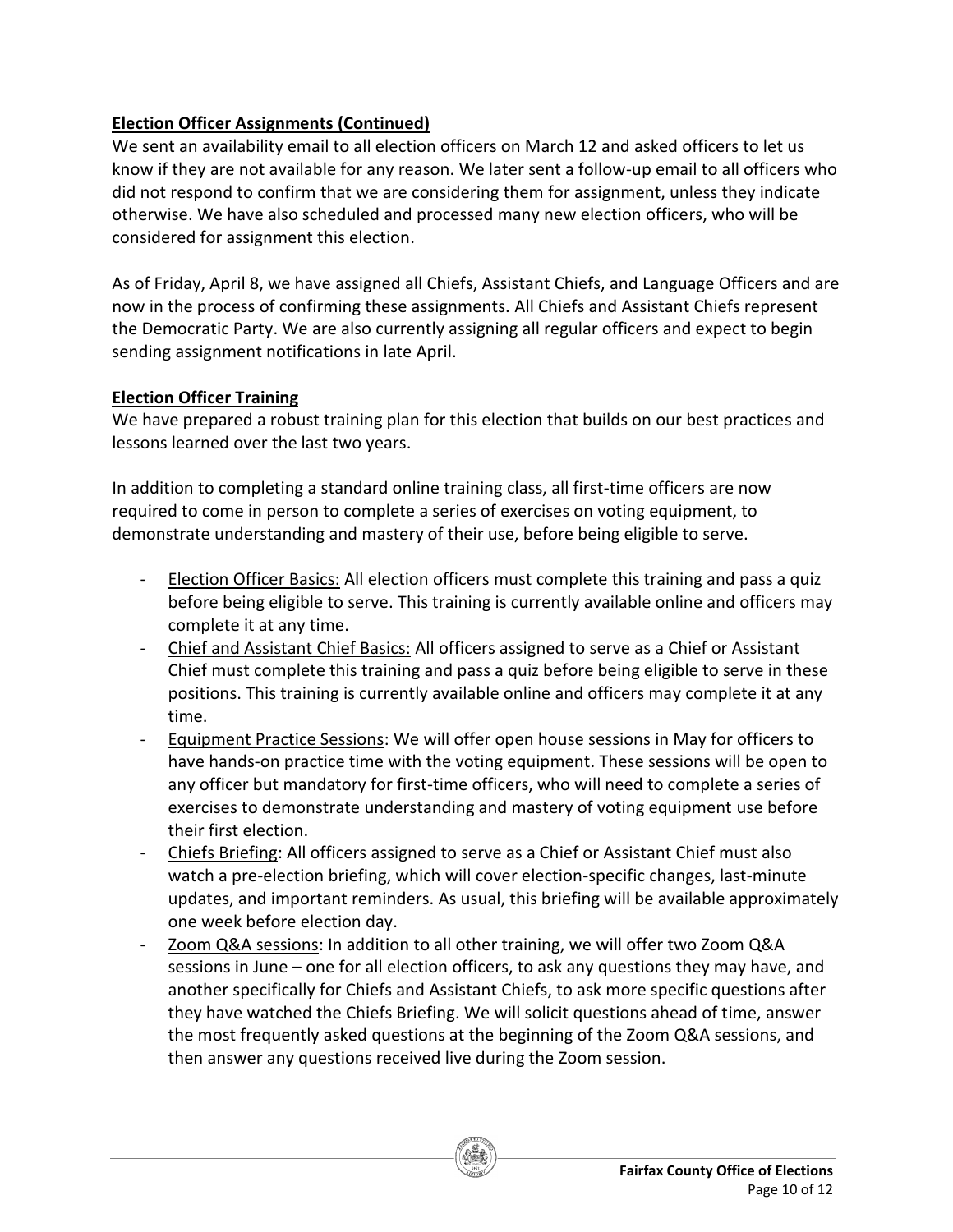#### **Election Officer Pay Issues**

## **Election Officer Travel Stipends**

The Department of Finance has informed us we may no longer process election officer mileage reimbursements in the way we have for past elections. As a result, we plan to move from a permile mileage reimbursement to a flat travel stipend for officers who transport pollbooks, ballots, or other sensitive election materials. This will greatly reduce administrative time and costs involved with processing mileage reimbursements and will allow us to be in compliance with Department of Finance requirements. A travel stipend can be simply added to an election officer's regular stipend and can be processed at the same time, so each election officer would receive only one payment.

After a careful review of typical mileage reimbursement expenses in past elections and Code of Virginia requirements, staff have determined the best way to administer such a program is to offer a \$10 travel stipend for each day that an officer transports pollbooks or ballots.

There are two categories of officers that would qualify for such travel stipends:

- Each Chief would be eligible to receive a total of \$20, which includes \$10 for picking up pollbooks before Election Day and \$10 for returning pollbooks and voted ballots on election day. (If an Assistant Chief returns materials election night, they would receive the second \$10 travel stipend instead of the Chief.)
- Each Collector Officer would be eligible to receive a \$10 travel stipend. This is for returning absentee ballots on Election Day from the drop box at their polling place to the Fairfax County Government Center.

## **Language Officer Referral Bonus**

We currently assign Language Officers in three required languages: Spanish, Vietnamese, and Korean. We generally have sufficient officers who speak Spanish, but have never been able to recruit enough officers who fluently speak Vietnamese or Korean.

To simplify recruitment issues, we recommend adoption of a \$25 one-time referral bonus for election officers who recruit a new Language Officer in these languages, to be paid only if the recruited officer actually serves in that role in that election.

We need about 10 more Vietnamese-speaking Language Officers and 10 more Korean-speaking Language Officers. If we paid a \$25 referral bonus for each of these, it would amount to a total of only \$500. This would be paid only for the first election each of the recruited individuals serve, so it would not be an ongoing cost. If we recruit sufficient new officers in the first election in which this program is implemented, we may not need to pay these bonuses in future elections.